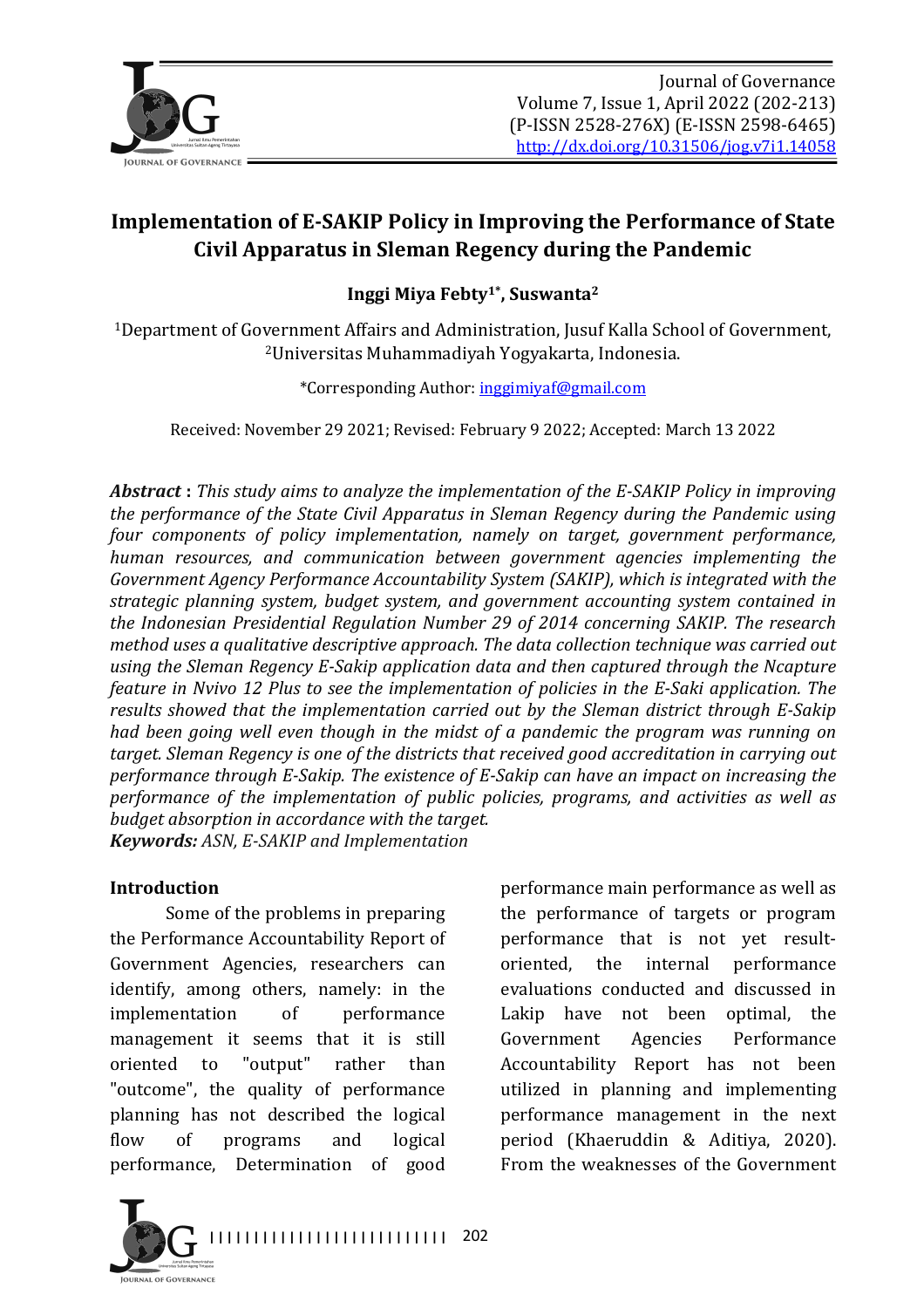Agency Performance Accountability Report found above, the researcher wants to explore the extent to which technological products are currently being utilized by the Sleman Regency Government, especially an application called the Electronic Government Agency Performance Accountability System (Sahoming et al., 2019), because this system can measure the success or failure of programs and activities and can evaluate the level of performance of government agencies (Ramadhania & Novianty, 2020).

In essence, the Electronic Performance Accountability System for Government Agencies is built and developed in the context of realizing accountability for the implementation of tasks, principals, and functions as well as managing resources for implementing policies and programs entrusted to every government agency based on an adequate accountability system to see the success and failure of the implementation of the mission (Sahoming et al., 2019). The specifications for the implementation of the Electronic Performance Accountability System for Government Agencies in Sleman Regency refer to Presidential Regulation Number 29 of 2014 concerning the Performance Accountability System for Government Agencies, which is a systematic series of various activities, tools, and procedures designed for the purpose of determining and measuring, collecting data, classifying, summarizing, and reporting performance to government agencies in the context of accountability and improving government performance (Suhendra et al., 2020).

This is the basis for implementing performance management, namely performance measurement in order to ensure an increase in public services and increase accountability by carrying out outputs and outcomes that will and should be achieved to facilitate the realization of an accountable organization (Nur Fitriyah, Yohanes Indrayono, 2019). The issuance of the Presidential Regulation and the Regulations described above regarding the Accountability System obliges every government agency as an element of state administrators to be accountable for the implementation of their main duties and functions as well as the authority of each agency (Akuntansi  $&$ Ratulangi, 2020).. Accountability is referred to as a report submitted to their respective superiors.

The Sleman Regency Government has made another achievement in an effort to improve the quality of public services and the governance of government administration (Naconha, 2021). This achievement is related to the implementation of the Government Agency Performance Accountability System (SAKIP) during 2018. SAKIP Sleman Regency Government won a score of 81.72 or an A predicate (Safitri, 2020). The implementation of SAKIP in Sleman is categorized as satisfactory, leading change, high performance, and highly accountable. The Sleman Regency Government is one of nine regencies/cities in Indonesia that was able to achieve an A predicate (RI, 2021). It was explained that the evaluation results were an accumulation of assessments of all components of the performance management of the Sleman Regency Government. Among them:



I I I I I I I I I I I I I I I I I I I I I I I I I I I I I 203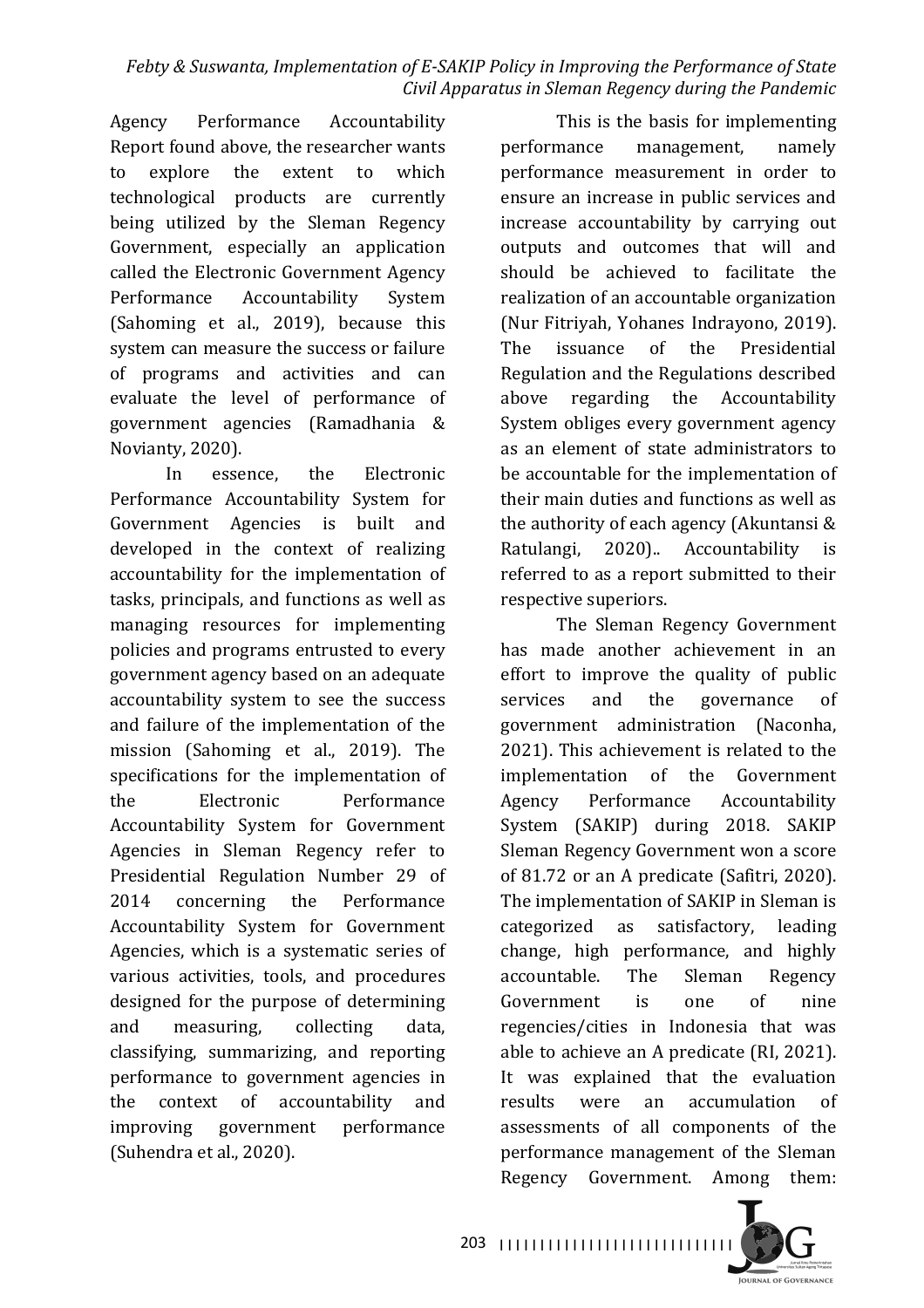performance planning achieved a score of 27.49 out of a weight of 30; performance measurement 20.98 from a weight of 25; performance reporting 13.06 from 15 weights, internal evaluation 8.23 from 15 weights; and the performance achievement of 11.97 out of a weight of 20. This achievement was better than the previous one, which was 78.02 with a BB predicate (RI, 2021).

E-Sakip has been used by the Sleman Regency government since 2019 evaluation as a basis for continuous performance improvement, and secondly, preparing annual and quarterly targets, the three levels of target achievement relative to the goals set (Cilacap, 2019). Based on the description above, the researcher is interested in conducting research to find out the benefits and results of work that is currently based on electronics. Therefore, the researcher took the title "Implementation of E-SAKIP Policy in Improving the Performance of State Civil Apparatus at the Sleman Regency Service during the Pandemic".

Implementation is a decision to achieve certain goals, so to realize the achievement of these goals, a series of implementation activities are needed. Given that the implementation of a program is a complex matter because of the many factors that influence each other and are related, so to understand the difference between what is expected to be achieved and what happened, then raised awareness about the importance of implementation studies.

## **Electronics- SAKIP**

The Presidential Regulation of the Republic of Indonesia Number 29 of 2014 concerning SAKIP states that SAKIP is a



systematic series of various activities, tools, procedures designed in such a way as to determine and measure, collect data, classify, summarize, and report performance to existing government agencies for the sake of accountability and improving agency performance (Zamzam et al., 2017), there are several supporting factors that determine the effectiveness of the implementation of SAKIP, namely organizational/work unit commitment, central government support, guidelines for Presidential Regulation No. 29 of 2014, the quality and quantity of human resources(Rifai, Achmad, 2020). In this study, the indicators to measure the effectiveness of SAKIP are organizational/work unit commitment, the Presidential Regulation No.29 of 2014 Guidelines include 1) Strategic Plans, 2) Performance Agreements, 3) Performance Measurement, 4) Performance Data Management, 5) Performance Reporting, 6 ) Performance Review and Evaluation (Rifai, Achmad, 2020). The E-SAKIP application is a tool to consistently measure organizational performance achievements and utilizes performance measurement results as a tool for assessing the performance of work units, work units and individuals and a tool for performance control (SASMITA et al., 2019).

E-SAKIP or Electronic SAKIP is a government performance information system created using web-based information and communication technology, this is intended so that OPD can easily generate data and inform the public about the performance of OPD to the public, so the public can also easily access that information. and anytime with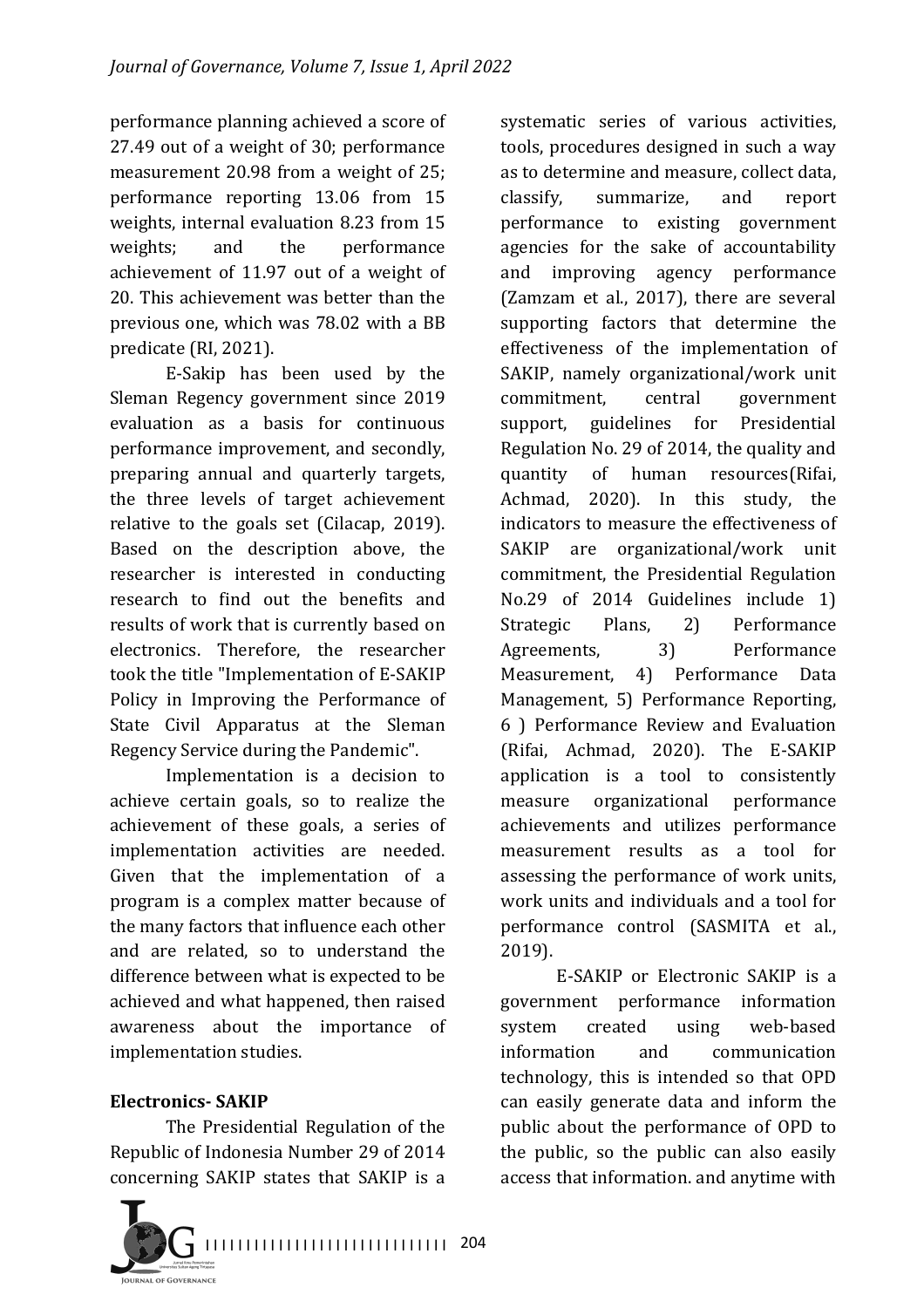the help of the internet network (Radinda & Saleh, 2021). There are benefits to the existence of E-SAKIP, among others, namely 1) Facilitating the process of preparing and making LAKIP, 2) Shortening work stages, 3) Increasing accountability for government agency performance, 4) Facilitating the reporting process on quarterly performance achievements, and 5) Facilitating the LAKIP reporting process (METRO, 2018).

Government Agency Performance Accountability System Concept (SAKIP) Government Performance Accountability System is a systematic process series of various components, tools and procedures designed to achieve performance management objectives, namely planning, performance determination and measurement, data collection, classification, summarization, and reporting performance in government agencies in the context of accountability and improving the performance of government agencies ((Peraturan Presiden), 2014). The system is a certain way and is usually repeated to carry out a series of activities. A number of system characteristics are more or less forming a rhythm, being coordinated, and repeating a specific series of stages (Ardiansyah, 2021).

The application support for the Electronic Performance Accountability System for Government Agencies since 2016 until now, has been fully budgeted for by the research locus agency, complemented by financial realization (Sahoming et al.,  $2019$ ). This is the basis for implementing performance management, namely performance measurement in order to ensure an increase in public services and increase

accountability by carrying out outputs and outcomes that will and should be achieved to facilitate the realization of an accountable organization (Sobirin, 2014).

## **Implementation** of Government **Performance**

Policies are basically provisions that must be used as guidelines, or instructions, for every government business and activity, so that smoothness and integration are achieved in achieving certain goals (Sumantri, 2018). This means that the policy is a guideline for public officials to carry out activities as part of their accountability to the public (Syahrudin, 2014). People who work for the government can use this guideline to make sure they use their power properly so they can help the community (Bisri  $&$ Asmoro, 2019).

The policy-making stage is between policy formation and policy consequences for the people it affects (Leo Agustino, 2018). If a policy is inappropriate or cannot reduce the problem that is the target of the policy, then the policy may fail even if it is implemented very well (Choiriyah, 2018). Meanwhile, a brilliant policy may also fail if it is not implemented properly by policy implementers (Jeklin, 2017).

Measuring the success of policy implementation can also be seen from the extent to which the objectives can be met (degree of effectiveness) (Akib & Tarigan, 2008). The success of policy implementation also refers to compliance, smooth implementation of main tasks and functions, and the desired impact of all existing programs (Akib,  $2010$ ). Thus, the success of policy implementation is identical to the smooth process of



I I I I I I I I I I I I I I I I I I I I I I I I I I I I I 205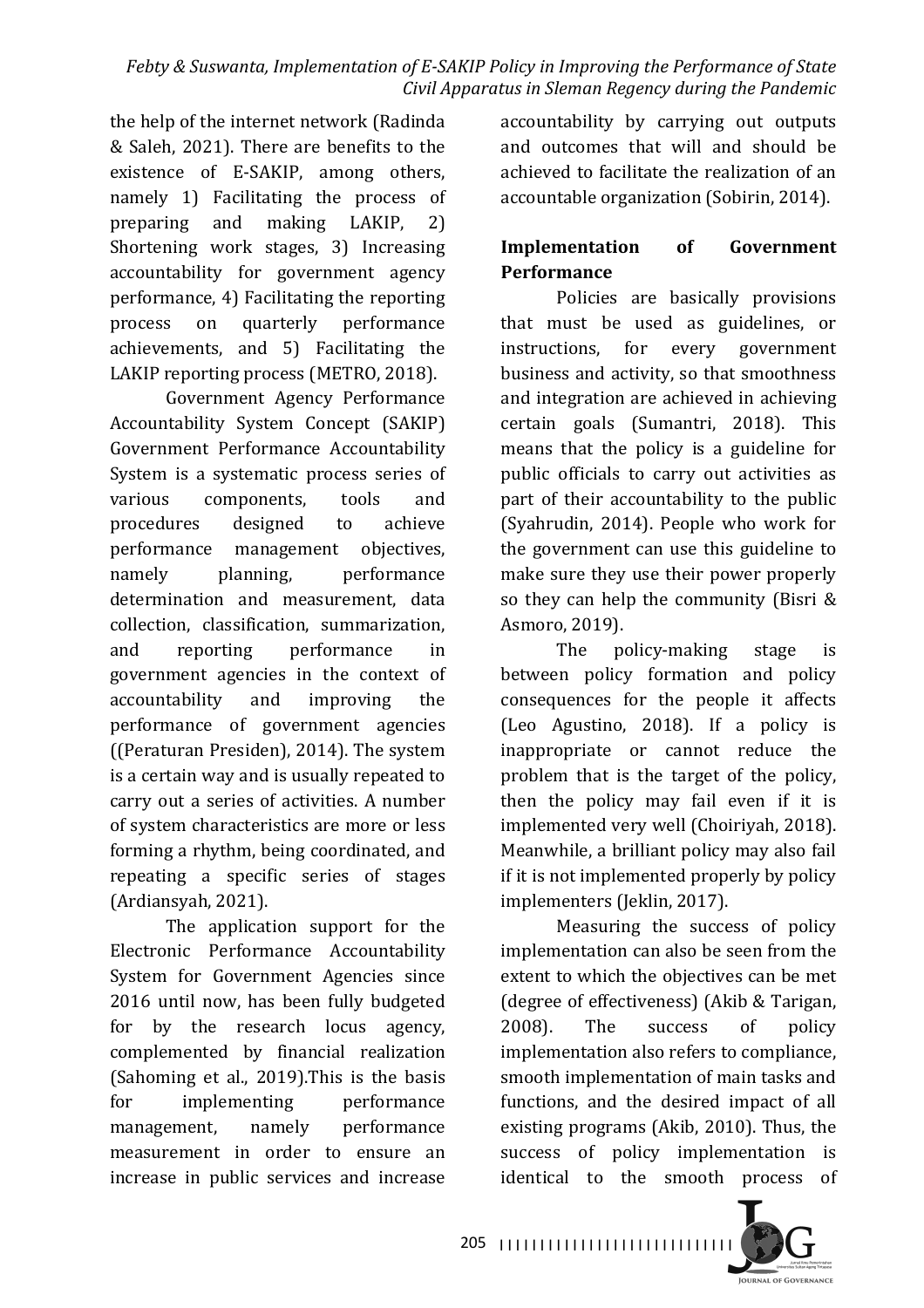implementing policies which are marked by accuracy in planning, organizing and funding policy implementation to achieve goals (Kurniadi, 2020).

Policy implementation is needed to see the compliance of the target group policy. Therefore, from a behavioral perspective, the compliance of the target group is an important factor that determines the success of policy implementation. The policy implementation of Meter and Horn determines several variables that are believed to influence the implementation and performance of the policy. Variables, which are as follows:

- 1. Standards and policy targets are basically what is to be achieved by a program or policy, whether tangible or not, short, medium, or long. The clarity and objectives of the policy must be able to determine the success or failure of the policy or program being implemented.
- 2. Policy performance is how well the policy standards and goals that were set at the start were met.
- 3. Resources refer to how much support, financially and human resources, is needed to implement the program or policy. The difficult thing that happens is how much the value of the resources (both financial and human) to produce a policy implementation with good performance. Communication mechanisms between implementing agencies refer to procedural mechanisms designed to achieve the goals of a program. Communication between organizations also points to demands for mutual support between institutions related to

programs/policies (Pangalila et al., 2019).

## **Method**

The purpose of this study was to conduct research on how the implementation of the E-SAKIP Policy improved the performance of the State Civil Apparatus in Sleman Regency during the pandemic. While the research method used is descriptive-analytical. The descriptive method seeks to explain and record conditions or attitudes related to the object under study. In supporting this research, data was taken from the Sleman Regency web site related to the implementation of E-SAKIP. Website analysis uses a qualitative approach with a descriptive method (Colorafi & Evans, 2016) to convey the results of the implementation of the E-SAKIP policy. This research was conducted in Sleman Regency 2021. The study also uses O-DAS (Qualitative Data Analysis Software) to analyze data, namely the NVivo 12Plus social media, to analyze the performance of the Sleman district government. This study focuses on analyzing the implementation of the E-SAKIP Policy in improving the performance of the State Civil Apparatus in Sleman Regency.

## **Result and Discussion Policy standards and objectives**

In achieving a program or policy, whether tangible or intangible, short, medium, or long term. The clarity and objectives of the policy must be able to identify the success or failure of the policy or program being implemented. Make government agencies accountable so that they can operate efficiently, effectively, and responsively to the aspirations of the

I I I I I I I I I I I I I I I I I I I I I I I I I I I I I I 206

**URNAL OF GOVERNANCE**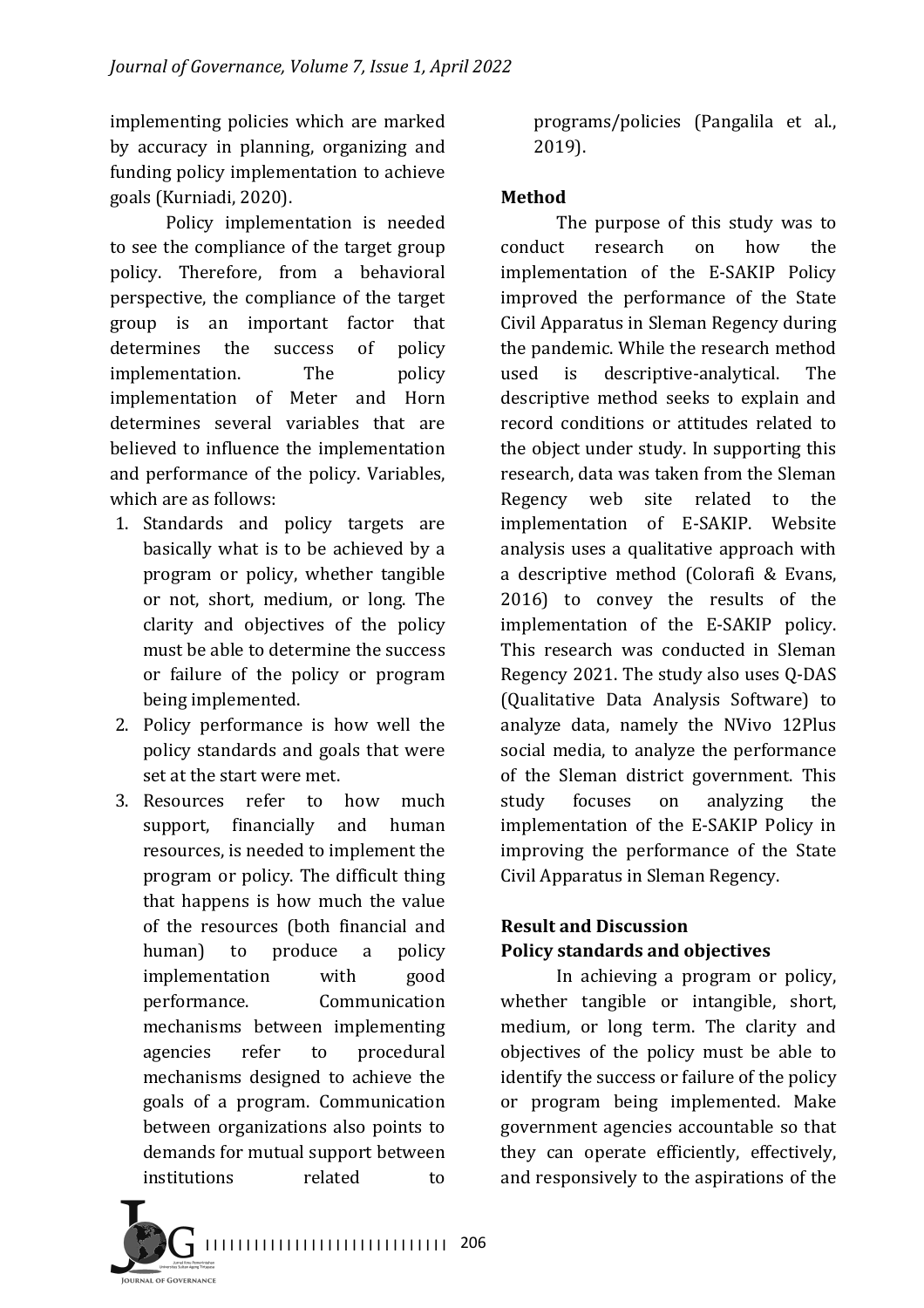community and their environment. This can be seen from the expected results of E-SAKIP in a program or the expected outputs of an activity.

In the Performance Agreement, a sheet/document containing assignments from higher agency leaders to lower agency leaders to carry out programs or activities accompanied by Performance Indicators, there is a 2019 evaluation and changes to the 2016–2021 Sleman District RPJMD. Then, the Strategic Plan (Renstra) for the regional apparatus, in particular, contains the performance targets of the target indicators for the regional apparatus in question.

Visible Web E-SAKIP Sleman Regency shows the performance achievements of the Sleman Regency Government in 2020 on performance planning, as many as 15 performance targets are: 14 performance targets  $(93.33\%)$  achieving the "very successful" category performance, which is realized at more than  $95\%$  (ninety five percent) and 1 performance target  $(6.67%)$ achieving the "successful" category performance. The results of performance measurement on each target have been analyzed, namely by comparing the realization of performance based on performance targets, explaining how to calculate performance achievements, comparing performance realization with performance realization last year, and comparing performance achievement with the performance achievement of the Yogyakarta Special Region Government and the central government, as long as data is available.

Then they also presented the program and its budget for each target, the realization of the budget that supports

the realization of the target, and the factors that influence the success of achieving the target or performance indicator. In 2020, it has 7 performance goals that have not been targeted, such as the open unemployment rate and the percentage of poor people, because this program is not on target due to the direct impact of the COVID-19 pandemic. However, in the midst of this pandemic outbreak, during 2020, the Sleman Regency Government also succeeded in achieving performance achievements in various fields, which are marked by the achievement of 50 (fifty) awards on a provincial and national scale. Policy Performance The obligation of a government agency to account for and account for the success or failure of implementing programs and activities mandated by stakeholders in order to achieve the organization's mission in a measurable manner, with established targets and performance indicators, is a form of performance accountability. Performance accountability is manifested in performance reporting through performance measurement on performance planning so that performance achievements can be known, as can resources that support success or failure, as well as factors that influence the success or failure of performance achievement. Through E-SAKIP, the performance of the Sleman Regency Government in 2020 is presented through performance measurement of the performance planning set out in the 2020 Performance Agreement as amended by the 2020 Changes in Performance Agreement. The achievement and reporting of the performance of the Sleman Regency Government through the



I I I I I I I I I I I I I I I I I I I I I I I I I I I I I 207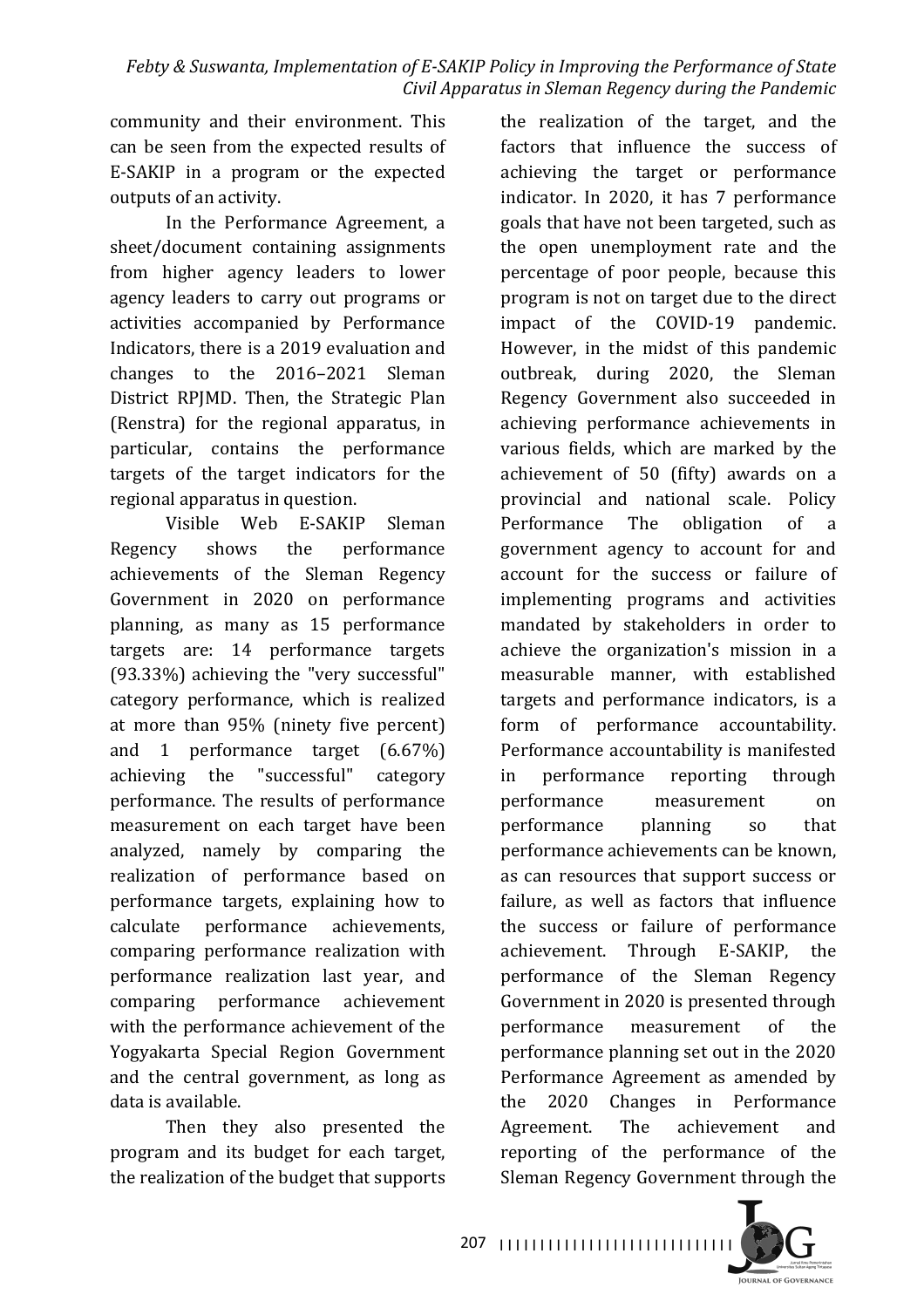E-SAKIP Web is quite good, and is supported by the implementation of various government affairs and public services that excel both on a national and international scale.

The implementation of egovernment in governance, including in the process of regional development planning, using the Regional Planning Information System Development, financial management using the System Regional Financial Information, controlling activities and absorption budget using the Budget Absorption Control Team System (SIM TEPPA), asset management using the Regional Asset Information System (SIMASET), reporting on local government administration and information systems for performance accountability, government agencies, as well as performance management employees using the Employee Performance Information System.

#### **The Resources**

The performance of the subdistrict certainly depends on the human

resources it has. The more competent and trained the employees, the higher the quality of the sub-district's performance. The development of the competence of human resources of the State Civil Apparatus is important to improve the performance of ASN and the quality of services to the public. It is believed that talent management in government by managing the human resources of the apparatus will be successful when implementing good corporate governance. The number of state civil apparatus employees working in Sleman Regency at the time of the research was 8,288. There is a composition of employees of Sleman Regency based on education level. There are 1387 people with a high school education, 987 with a three-diploma level (D3), 4,315 people with a bachelor's education background  $(S1)$ , and 568 people with a bachelor's degree (S2). The resources of the Sleman Regency Government Civil Servant (PNS) apparatus are placed in the regional apparatus as of December 31, 2020.



**Figure I Human Resource Data for Sleman Regency**

*Source: Sleman Regency Government, 2021.*

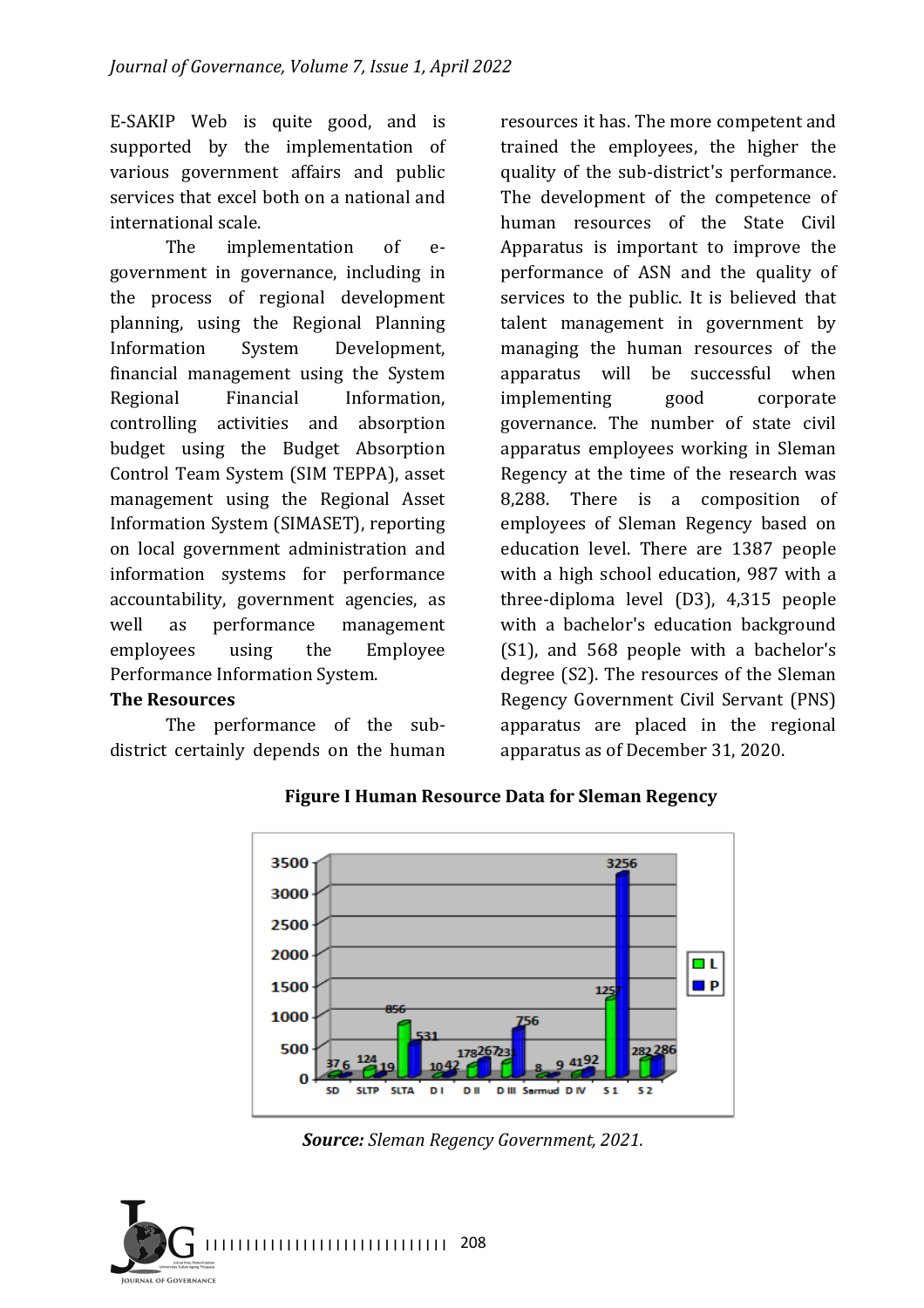## **Communication Between Implementing Agencies**

Delivering public information is an obligation for local governments. Fulfilling the public's right to access public information, which is mandatory without being asked, the local government must provide it at any time, periodically, and immediately according to the type of information. In carrying out its role, good communication between government agencies is needed to strengthen cooperation between institutions in an effort to control the implementation of performance in Sleman Regency. With the existence of E-SAKIP, it shows the government's openness to fellow agencies and the public. Anyone can access this website to find out the performance of Sleman district. The Sleman Regency Government has received the Public Information Openness Rating award. However, based on the results of the ranking carried out by the DIY Regional Information Commission, it can be concluded that there are still gaps in the implementation of public information disclosure and public information services between regional apparatus within the Sleman Regency Government.

The Sleman Regency Government already has service role model agencies at the national level with the predicate "Very Good," so that best-references are available for other public service providers. Not only that, the Sleman Regency Government continues to develop and improve the service quality of the Public Service Mall (MPP) as the

front line of public services, including through innovation in service delivery on Saturdays. The additional hours of this service provide convenience for service users who can only access MPP services outside of normal working days. This innovative service on Saturday was also held at the UPTD Motor Vehicle Testing Facility, where the results of the Public Satisfaction Survey (SKM) of the public service unit in 2020 produced a Community Satisfaction Index (IKM) with a value of 91.47, indicating service quality "A" and unit performance predicate "excellent" service.

Public service facilities and infrastructure are continuously improved in terms of quality and completeness, through development and maintenance steps. The development of the implementation of smart-regency policies has significantly increased the use of information technology in the implementation of public services in the Sleman Regency Government, especially during the COVID-19 pandemic where public administration practices are carried out online in such a way. Sleman's position as one of 100 smart-regencies, as initiated by the Ministry of Communication and Information Technology, has provided its own level of readiness during the COVID-19 pandemic. One of the visible measuring tools is that the Sleman Regency Government managed to get the National Best Title for Quality Mapping of Education and Distance Learning during the COVID-19 Pandemic from the Ministry of Education and Culture of the Republic of Indonesia.

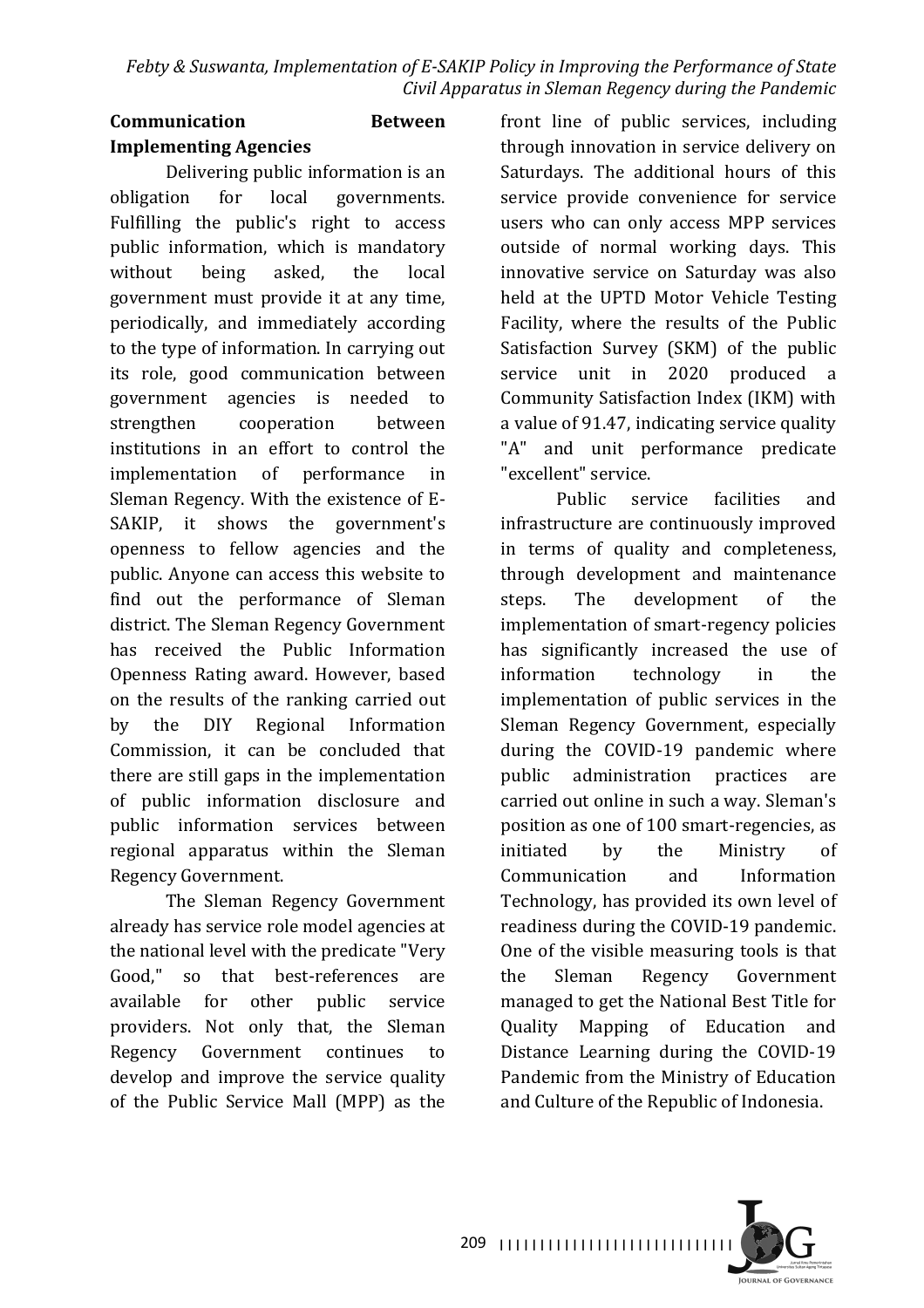

#### **Sleman Regency E-SAKIP Policy Implementation Figure II Percentage Policy Implementation**

*Source: Data Nvivo Plus 12, 2021* 

Based on the chart above showing the percentage of implementation of  $E$ -Sakip performance from four aspects, the four health aspects received good percentages because they saw that the performance of the Sleman district government during the pandemic was still going well and remained targeted. Visible human resources that meet the requirements of the community as well as policy recommendations that reached 30% carried out from 2019 to 2021 are declared to be running well. It can be

revealed that the implementation of the performance policy of the Sleman Regency government is directed to be able to run the program well. An effective strategy to achieve optimal value must be oriented towards results-oriented performance indicators so that gradually and relatively quickly, positive changes occur to make improvements in performance planning and the growth of organizational culture to continue to carry out various discussions in massive discussions about SAKIP.



## Word Cloud E-SAKIP Sleman Regency Figure III. Word Cloud E-SAKIP

*Source: Data Nvivo Plus 12, 2021*

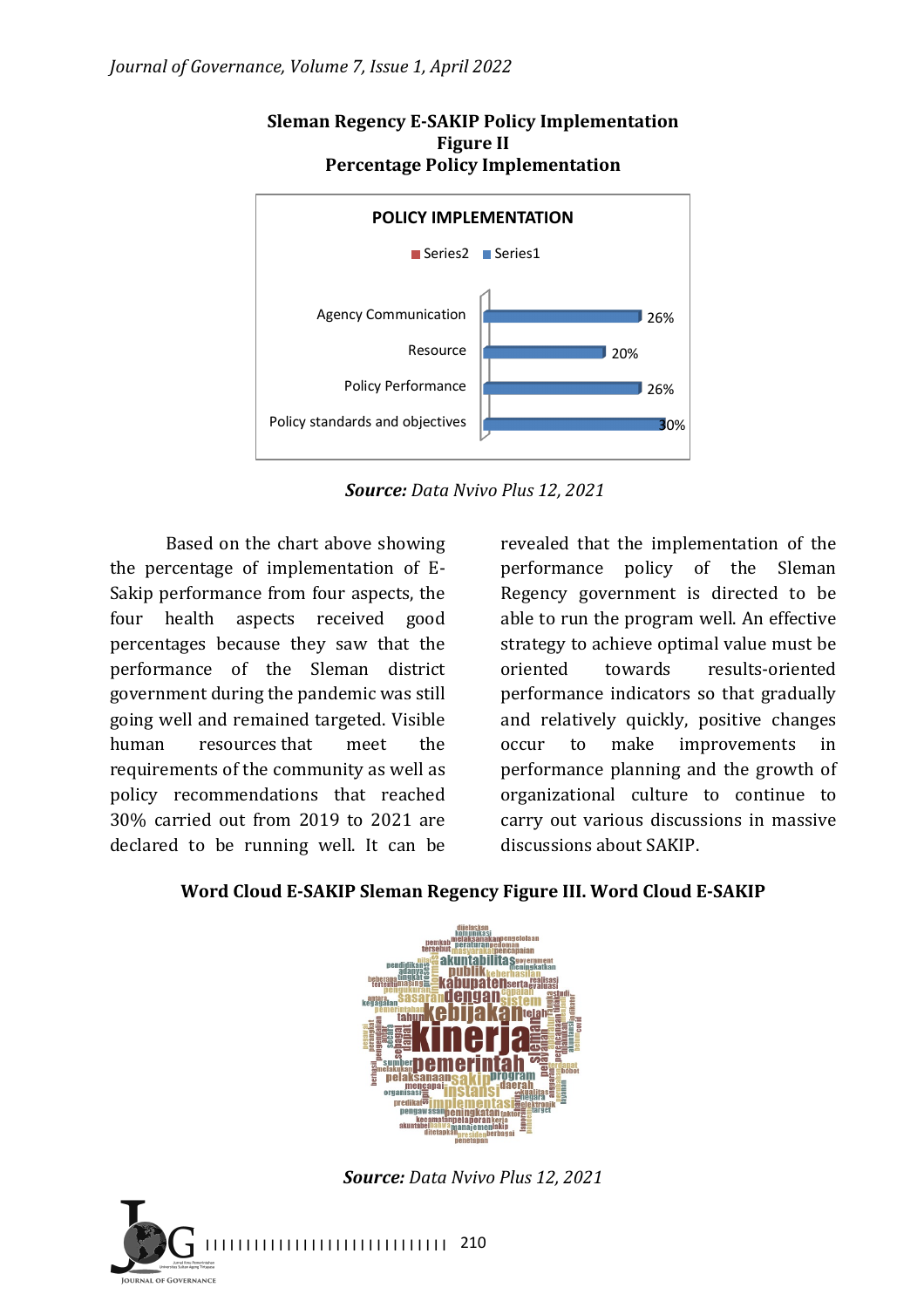Utilization of information technology is the main thing, especially in the implementation of integrated performance management between financial accountability and performance accountability as a form of implementing the principle of transparency. One of the efforts to implement the implementation of SAKIP is through the transparency strategy of implementing SAKIP in Sleman Regency for the public through the online E-Sakip application. Through this application, the public can easily see and assess the performance of the Sleman Regency government. The picture above shows the word cloud from the implementation of the E-Sakip policy in Sleman Regency. It is clear that the performance is very prominent from the data, which explains why the performance in the implementation of E-Sakip in Sleman Regency is very good. The policy targets during the pandemic period continued to work well and were declared successful. The public can directly see the information they need via E-Sakip. Of course, during the pandemic, information on the development of the Sleman government during the pandemic can be monitored at any time. E-Sakip Sleman Regency is the best E-Sakip in Indonesia because its implementation performance during the pandemic was well achieved. This means the government's performance during the pandemic remains stable and targets can be achieved.

### **Conclusion**

The government implements the Government Agency Performance Accountability System (SAKIP), which is integrated with the strategic planning

system, budget system, and government accounting system, and has been in effect since the issuance of Presidential Instruction Number 7 of 1999, which was subsequently updated with Indonesian Presidential Regulation Number 29 of 2014 concerning SAKIP. The implementation of a policy is basically a multi-organizational change or transformation, where the changes implemented through this policy implementation strategy link various layers of society.

Implementation of a policy in the administration of government is a very important aspect of the overall stages and processes of public policy. The implementation of a policy can be conceptually said to be a process of gathering resources (natural, human, and cost) and followed by determining the actions that must be taken to achieve policy objectives. In the implementation carried out by Sleman Regency through E-Sakip, it has been going well, even though in the midst of a pandemic the program was running on target. Sleman Regency is one of the districts that received good accreditation in carrying out performance through E-Sakip. The existence of E-Sakip can have an impact on increasing the performance of the implementation of public policies, programs, and activities as well as budget absorption in accordance with the target.

#### **Acknowledgement**

We appreciate to all participant and others who help this research

#### **References**

(Peraturan Presiden). (2014). Peraturan Presiden (Perpres) Nomor 29 Tahun

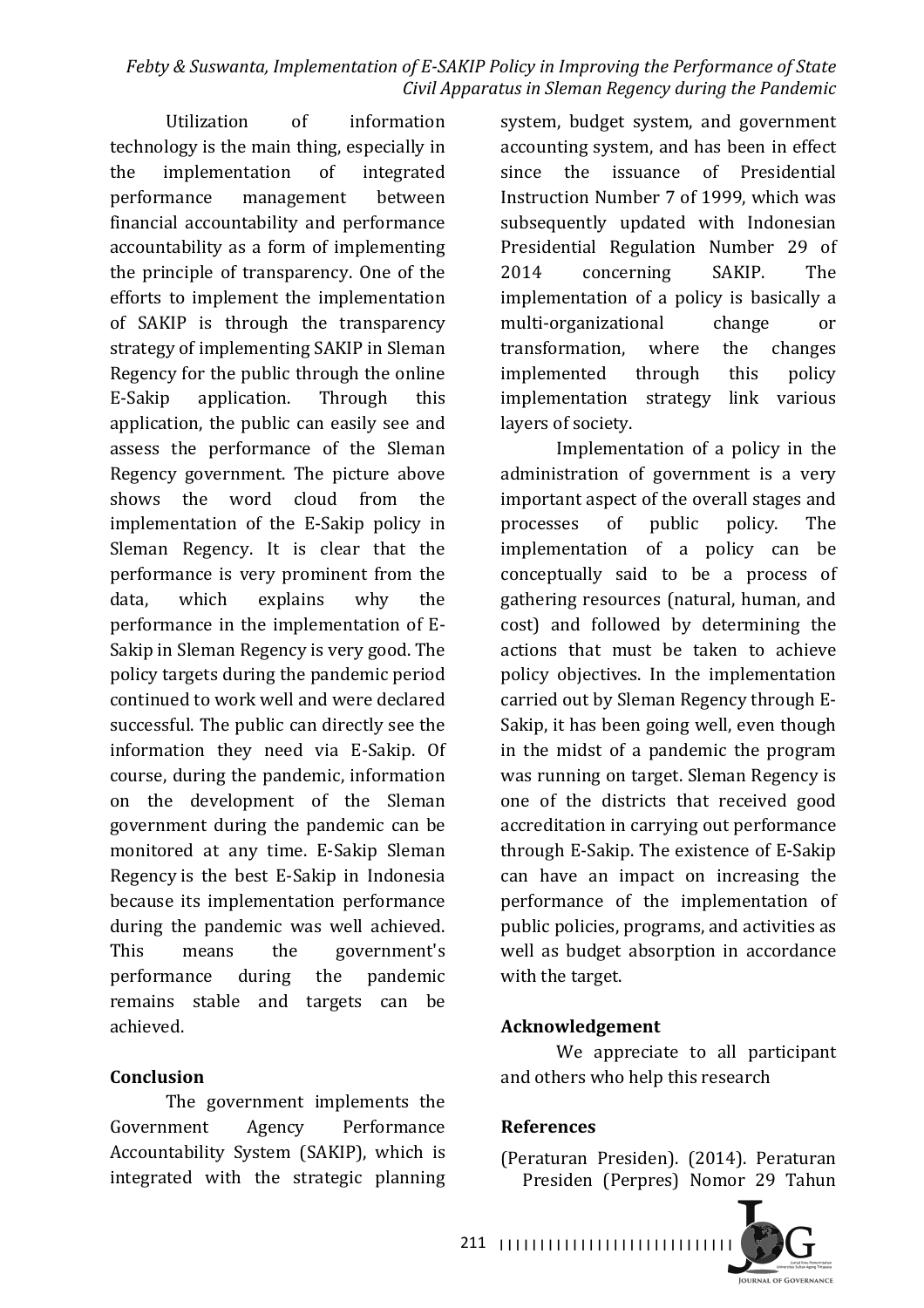2014 tentang Sistem Akuntabilitas Kinerja Instansi Pemerintah (SAKIP). In *Badan Pemeriksa Keuangan Republik Indonesia* (pp. 1–44). https://www.peraturan.bpk.go.id

- Akib, H. (2010). Implementasi Kebijakan: Apa, mengapa Bagimana. *Jurnal Adminstrasi Publik*, *1*(1), 1–11. https://media.neliti.com/media/public ations/97794-ID-implementasikebijakan-apa-mengapa-dan-b.pdf
- Akib, H., & Tarigan, A. (2008). Artikulasi Konsep Implementasi Kebijakan: Perspektif, Model dan Kriteria Pengukurannya. *Jurnal*, 1(8), 1-19.
- Akuntansi, J., & Ratulangi, U. S. (2020). ANALISIS PENYAJIAN INFORMASI KINERIA DALAM RANGKA IMPLEMENTASI SAKIP PADA LEMBAGA PENIAMINAN MUTU PENDIDIKAN DI PROVINSI SULAWESI UTARA Patrycia. *Jurnal Riset Akuntansi 15(2), 15(2),* 147–158.
- Ardiansyah, M. R. (2021). *Akuntabilitas Kinerja Dinas Perhubungan Dalam Rangka Pelayanan Pengujian Kendaraan Jenis Angkutan Barang Di Kota Medan*.
- Bisri, M. H., & Asmoro, B. T. (2019). Etika Pelayanan Publik di Indonesia. *Journal of Governance Innovation*, *1*(1), 59–76. https://doi.org/10.36636/jogiv.v1i1.2 98
- Choiriyah. (2018). *IMPLEMENTASI KEBIJAKAN PUBLIK DALAM PENANGANAN KEMISKINAN; STUDI IMPLEMENTASI PROGRAM BANTUAN LANGSUNG TUNAI (BLT) DI KELURAHAN KUTO BATU KECAMATAN ILIR TIMUR II. 3, 17-30.*
- Cilacap, L. K. M. K. (2019). *Laporan Laporan Kinerja Kinerja Instansi Instansi Pemerintahan Pemerintahan ( LKj* (*LKj IP* ) *IP* ).
- Colorafi, K. J., & Evans, B. (2016). Qualitative Descriptive Methods in



Health Science Research. *Health Environments Research and Design Journal*, *9*(4), 16–25. https://doi.org/10.1177/1937586715 614171

- Jeklin, A. (2017). *Kebijakan Publik. July*, 1-23.
- Khaeruddin, F., & Aditiya, R. (2020). Evaluasi Implementasi Sistem Akuntabilitas Kinerja Instansi Pemerintah Daerah Kabupaten/Kota. *Assets*,  $10(2)$ , 195-209.
- Kurniadi, B. (2020). Implementasi Kebijakan Akuntabilitas Pemerintah Kota Bandung. *Dialektika*, 7(1), 78-88. https://doi.org/10.32816/dialektika.v 7i1.1425
- Leo Agustino. (2018). Analisis Kebijakan Pembangunan Di Desa Suligi Kecamatan Pendalian Iv Koto Kabupaten Rokan Hulu. *Journal of Chemical Information and Modeling*, *53*(9), 287. http://repository.uinsuska.ac.id/12259/7/7. BAB II\_2018200ADN.pdf
- METRO, W. (2018). PETUNJUK TEKNIS *PELAPORAN ATAS KINERJA PERANGKAT DAERAH KOTA METRO*.
- Naconha, A. E. (2021). *UPAYA KEPALA DESA DALAM MENINGKATKAN KINERJA PERANGKAT DESA DI DESA CONDONGCATUR, KECAMATAN DEPOK, KABUPATEN SLEMAN – DIY*. *4*(1), 6.
- Nur Fitriyah, Yohanes Indrayono, D. H. (2019). Analisis Efektivitas Kinerja Pelayanan Masyarakat Berdasarkan Laporan Akuntabilitas Kinerja Instansi Pemerintah pada Dinas Kependudukan dan Catatan Sipil Kabupaten Bogor. *Program Studi Akuntansi, Fakultas Ekonomi, Universitas Pakuan, Bogor*, *5 (293)*.
- Pangalila, Y., Kaawoan, J., Kumayas, N., Kesehatan, H. D., Seksi, K., Kesehatan, P., Sub, K., Umum, B., Bidang, K., Pendidikan, P., Pendidikan, D., Timur,